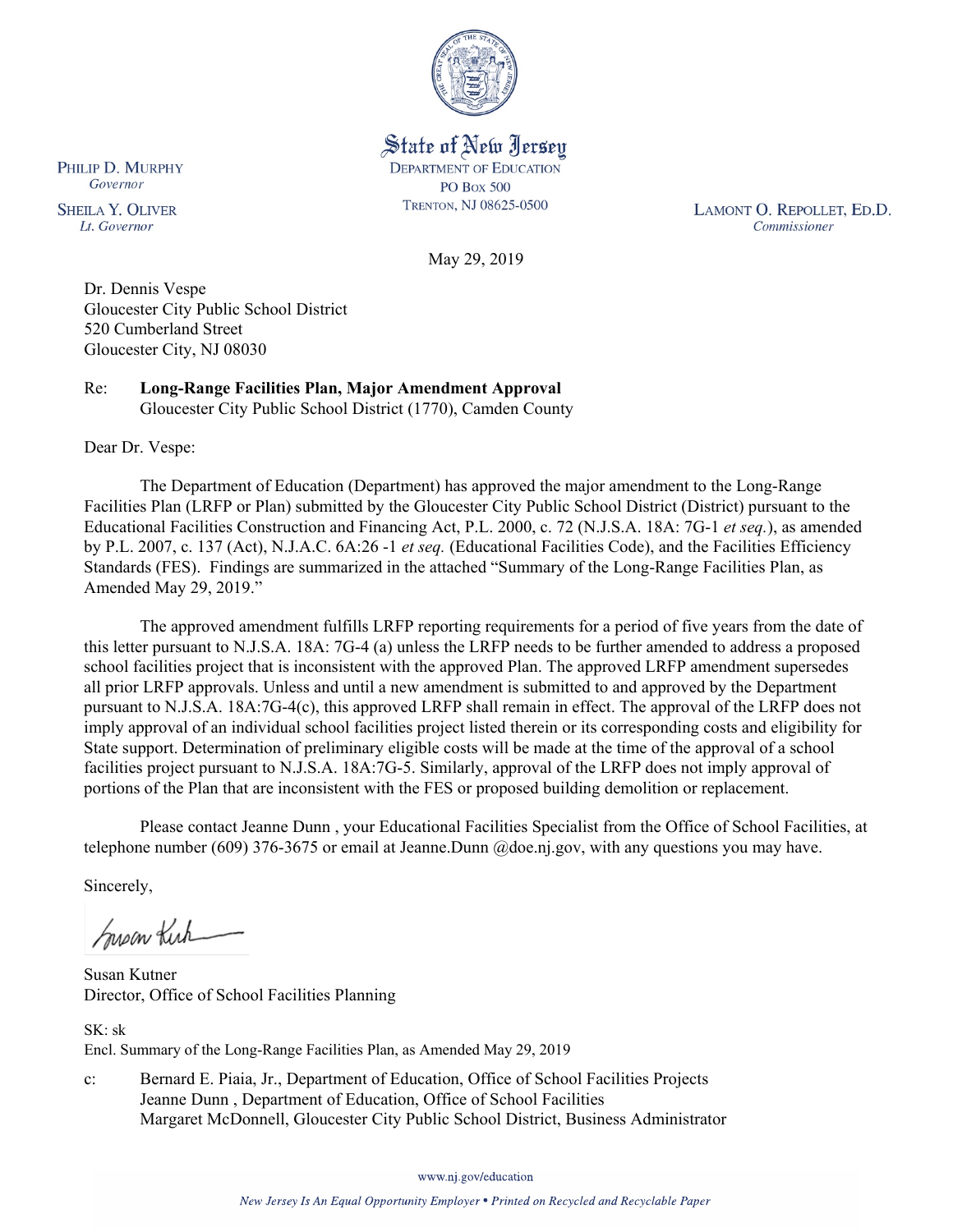# **Gloucester City Public School District (1770) Summary of the Long-Range Facilities Plan, as Amended May 29, 2019**

The Department of Education (Department) has completed its review of the major amendment to the Long-Range Facilities Plan (LRFP or Plan) submitted by the Gloucester City Public School District (District) pursuant to the Educational Facilities Construction and Financing Act, P.L. 2000, c. 72 (N.J.S.A. 18A: 7G-1 *et seq.*), as amended by P.L. 2007, c. 137 (Act), N.J.A.C. 6A:26-1 et seq. (Educational Facilities Code), and the Facilities Efficiency Standards (FES).

The following provides a summary of the District's approved amended LRFP. The summary is based on the standards set forth in the Act, the Educational Facilities Code, the FES, District-reported information in the Department's LRFP reporting system, and supporting documentation. The referenced reports in *italic* text are standard reports available on the Department's LRFP website.

#### **1. Inventory Overview**

The District is classified as a SDA District for funding purposes. It provides services for students in grades PK-12.

The District identified existing and proposed schools, sites, buildings, rooms, and site amenities in its LRFP. Table 1 lists the number of existing and proposed district schools, sites, and buildings. Detailed information can be found in the *School Asset Inventory Report* and the *Site Asset Inventory Report.*

**As directed by the Department, school facilities projects that have received initial approval by the Department and have been approved by the voters, if applicable, are represented as "existing" in the LRFP.** Approved projects that include new construction and/or the reconfiguration/reassignment of existing program space are as follows: n/a.

|                                              | <b>Existing</b> | <b>Proposed</b> |
|----------------------------------------------|-----------------|-----------------|
| Number of Schools (assigned DOE school code) |                 |                 |
| Number of School Buildings <sup>1</sup>      |                 |                 |
| Number of Non-School Buildings <sup>2</sup>  |                 |                 |
| Number of Vacant Buildings                   |                 |                 |
| Number of Sites                              |                 |                 |

#### **Table 1: Number of Schools, School Buildings, and Sites**

*1 Includes district-owned buildings and long-term leases serving students in district-operated programs 2 Includes occupied district-owned buildings not associated with a school, such as administrative or utility buildings*

Based on the existing facilities inventory submitted by the District:

- Schools using leased buildings (short or long-term):  $n/a$
- Schools using temporary classroom units (TCUs), excluding TCUs supporting construction: n/a
- Vacant/unassigned school buildings: former Highland Park School, former Costello School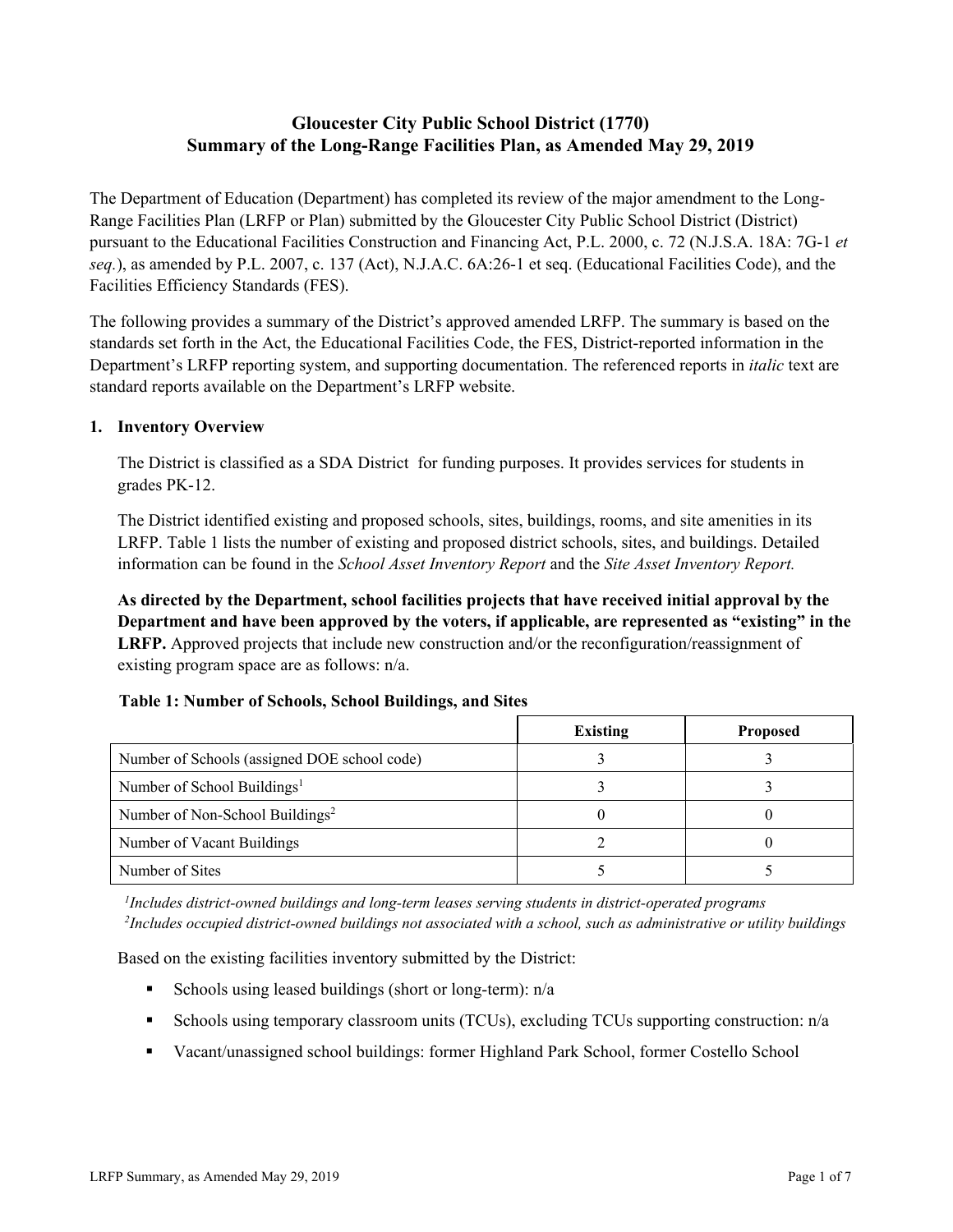**FINDINGS** The Department has determined that the proposed inventory is adequate for approval of the District's LRFP amendment. However, the LRFP determination does not imply approval of an individual school facilities project listed within the LRFP; the District must submit individual project applications for project approval.

# **2. District Enrollments**

The District determined the number of students, or "proposed enrollments," to be accommodated for LRFP planning purposes on a district-wide basis and in each school.

The Department minimally requires the submission of a standard cohort-survival projection. The cohortsurvival method projection method forecasts future students based upon the survival of the existing student population as it moves from grade to grade. A survival ratio of less than 1.00 indicates a loss of students, while a survival ratio of more than 1.00 indicates the class size is increasing. For example, if a survival ratio tracking first to second grade is computed to be 1.05, the grade size is increasing by 5% from one year to the next. The cohort-survival projection methodology works well for communities with stable demographic conditions. Atypical events impacting housing or enrollments, such as an economic downturn that halts new housing construction or the opening of a charter or private school, typically makes a cohort-survival projection less reliable.

#### **Proposed enrollments are based on a standard cohort-survival enrollment projection.**

Adequate supporting documentation was submitted to the Department to justify the proposed enrollments. Table 2 provides a comparison of existing and projected enrollments. All totals include special education students.

| <b>Grades</b>                | <b>Existing Enrollments</b><br>2018-19 | <b>District Proposed Enrollments</b><br>2023-24 |
|------------------------------|----------------------------------------|-------------------------------------------------|
| PK (excl. private providers) | 231                                    | 243                                             |
| Grades K-5                   | 1,000                                  | 895                                             |
| Grades 6-8                   | 445                                    | 434                                             |
| Grades 9-12                  | 509                                    | 627                                             |
| Totals K-12                  | 2,185                                  | 2,199                                           |

#### **Table 2: Enrollments**

**FINDINGS** The Department has determined the District's proposed enrollments to be acceptable for approval of the District's LRFP amendment. The Department will require a current enrollment projection at the time an application for a school facilities project is submitted incorporating the District's most recent enrollments in order to verify that the LRFP's planned capacity is appropriate for the updated enrollments.

# **3. District Practices Capacity**

Based on information provided in the room inventories, *District Practices Capacity* was calculated for each school building to determine whether adequate capacity is proposed for the projected enrollments based on district scheduling and class size practices. The capacity totals assume instructional buildings can be fully utilized regardless of school sending areas, transportation, and other operational issues. The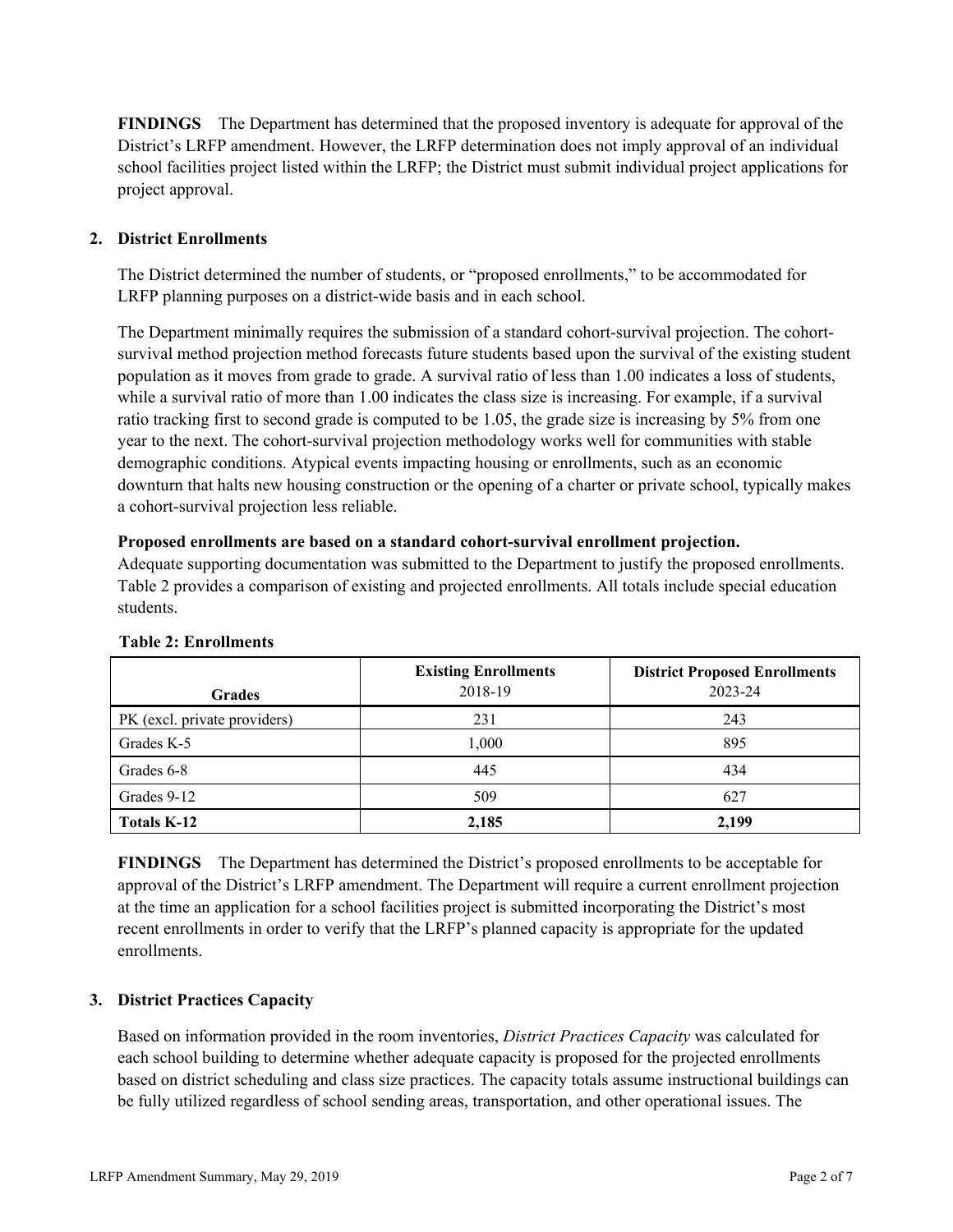calculations only consider district-owned buildings and long-term leases; short term leases and temporary buildings are excluded. A capacity utilization factor of 90% for classrooms serving grades K-8 and 85% for classrooms serving grades 9-12 is applied in accordance with the FES. No capacity utilization factor is applied to preschool classrooms.

In certain cases, districts may achieve adequate District Practices Capacity to accommodate enrollments but provide inadequate square feet per student in accordance with the FES, resulting in educational adequacy issues and "Unhoused Students." Unhoused students are considered in the "Functional Capacity" calculations used to determine potential State support for school facilities projects and are analyzed in Section 4.

Table 3 provides a summary of proposed enrollments and existing and proposed District-wide capacities. Detailed information can be found in the LRFP website reports titled *FES and District Practices Capacity Report, Existing Rooms Inventory Report, and Proposed Rooms Inventory Report.*

| <b>Grades</b>          | <b>Proposed</b><br><b>Enrollments</b> | <b>Existing</b><br><b>District</b><br><b>Practices</b><br>Capacity | <b>Existing</b><br>Deviation* | <b>Proposed</b><br><b>District</b><br><b>Practices</b><br>Capacity | <b>Proposed</b><br>Deviation* |
|------------------------|---------------------------------------|--------------------------------------------------------------------|-------------------------------|--------------------------------------------------------------------|-------------------------------|
| Preschool (PK)         | 243                                   | 252.63                                                             | 9.63                          | 252.63                                                             | 9.63                          |
| Elementary $(K-5)$     | 895                                   | 917.82                                                             | 22.82                         | 917.82                                                             | 22.82                         |
| Middle $(6-8)$         | 434                                   | 429.85                                                             | $-4.15$                       | 429.85                                                             | $-4.15$                       |
| $High (9-12)$          | 627                                   | 669.80                                                             | 42.80                         | 669.80                                                             | 42.80                         |
| <b>District Totals</b> | 2,199                                 | 2,270.10                                                           | 71.10                         | 2,270.10                                                           | 71.10                         |

**Table 3: District Practices Capacity Analysis**

*\* Positive numbers signify surplus capacity; negative numbers signify inadequate capacity. Negative values for District Practices capacity are acceptable for approval if proposed enrollments do not exceed 100% capacity utilization.*

Considerations:

- Based on the proposed enrollments and existing room inventories, the District is projected to have inadequate capacity for the following grade groups, assuming all school buildings can be fully utilized: n/a
- Adequate justification has been provided by the District if the proposed capacity for a school significantly deviates from the proposed enrollments. Generally, surplus capacity is acceptable for LRFP approval if additional capacity is not proposed through new construction.

**FINDINGS**The Department has determined that proposed District capacity, in accordance with the proposed enrollments, is adequate for approval of the District's LRFP amendment. The Department will require a current enrollment projection at the time an application for a school facilities project is submitted, incorporating the District's most recent Fall Enrollment Report, in order to verify that the LRFP's planned capacity meets the District's updated enrollments.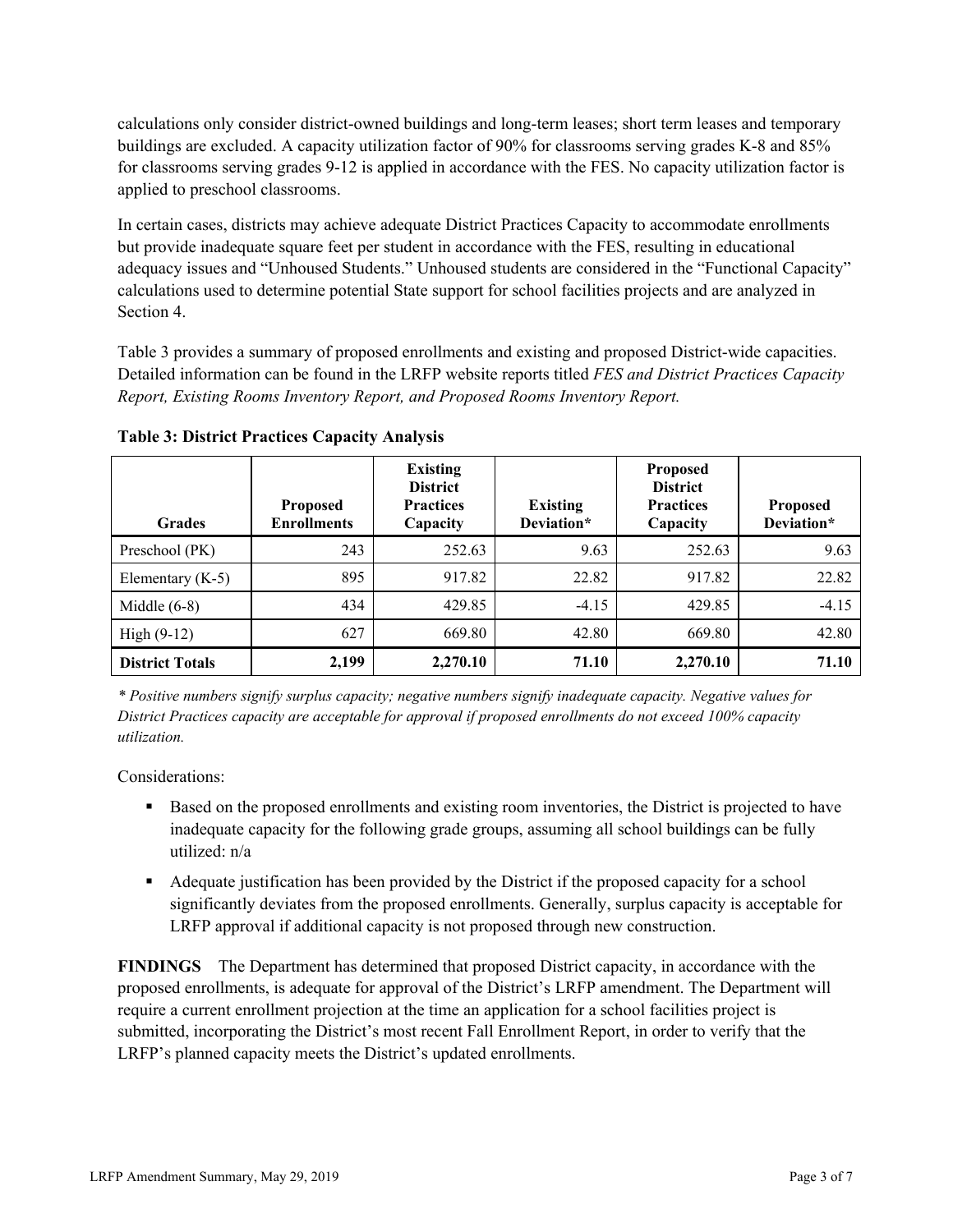### **4. Functional Capacity and Unhoused Students**

*Functional Capacity* was calculated and compared to the proposed enrollments to provide a preliminary estimate of Unhoused Students and new construction funding eligibility.

*Functional Capacity* is the adjusted gross square footage of a school building *(total gross square feet minus excluded space)* divided by the minimum area allowance per full-time equivalent student for the grade level contained therein. *Unhoused Students* is the number of students projected to be enrolled in the District that exceeds the Functional Capacity of the District's schools pursuant to N.J.A.C. 6A:26-2.2(c). *Excluded Square Feet* includes (1) square footage exceeding the FES for any pre-kindergarten, kindergarten, general education, or self-contained special education classroom; (2) grossing factor square footage *(corridors, stairs, mechanical rooms, etc.)* that exceeds the FES allowance, and (3) square feet proposed to be demolished or discontinued from use. Excluded square feet may be revised during the review process for individual school facilities projects.

Table 4 provides a preliminary assessment of the Functional Capacity, Unhoused Students, and Estimated Maximum Approved Area for each FES grade group. The calculations exclude temporary facilities and short-term leased buildings. School buildings proposed for whole or partial demolition or reassignment to a non-school use are excluded from the calculations pending project application review. If a building is proposed to be reassigned to a different school, the square footage is applied to the proposed grades after reassignment. Buildings that are not assigned to a school are excluded from the calculations. Detailed information concerning the calculations can be found in the *Functional Capacity and Unhoused Students Report* and the *Excluded Square Footage Report.*

|                                              | PK     | $K-5$    | $6 - 8$  | $9-12$   | <b>Total</b> |
|----------------------------------------------|--------|----------|----------|----------|--------------|
| Proposed Enrollments                         | 243    | 895      | 434      | 627      | 2,199        |
| FES Area Allowance (SF/student)              | 125.00 | 125.00   | 134.00   | 151.00   |              |
| <b>Prior to Completion of Proposed Work:</b> |        |          |          |          |              |
| <b>Existing Gross Square Feet</b>            | 41,509 | 153,449  | 75,093   | 162,135  | 432185       |
| Adjusted Gross Square Feet                   | 37,956 | 137,029  | 63,117   | 146,037  | 384138       |
| <b>Adjusted Functional Capacity</b>          | 303.65 | 1,083.29 | 483.09   | 967.13   |              |
| <b>Unhoused Students</b>                     | 0.00   | 0.00     | 0.00     | 0.00     |              |
| Est. Max. Area for Unhoused Students         | 0.00   | 0.00     | 0.00     | 0.00     |              |
| <b>After Completion of Proposed Work:</b>    |        |          |          |          |              |
| Gross Square Feet                            | 41,509 | 153,449  | 75,093   | 162,135  | 432185       |
| New Gross Square Feet                        | 0      | $\theta$ | $\theta$ | $\theta$ | $\theta$     |
| Adjusted Gross Square Feet                   | 37,956 | 137,029  | 63,117   | 146,037  | 384138       |
| <b>Functional Capacity</b>                   | 303.65 | 1,083.29 | 483.09   | 967.13   |              |
| Unhoused Students after Construction         | 0.00   | 0.00     | 0.00     | 0.00     |              |
| Est. Max. Area Remaining                     | 0.00   | 0.00     | 0.00     | 0.00     |              |

**Table 4: Estimated Functional Capacity and Unhoused Students** 

Facilities used for non-instructional or non-educational purposes are ineligible for State support under the Act. However, projects for such facilities shall be reviewed by the Department to determine whether they are consistent with the District's LRFP and whether the facility, if it is to house students (full or part time)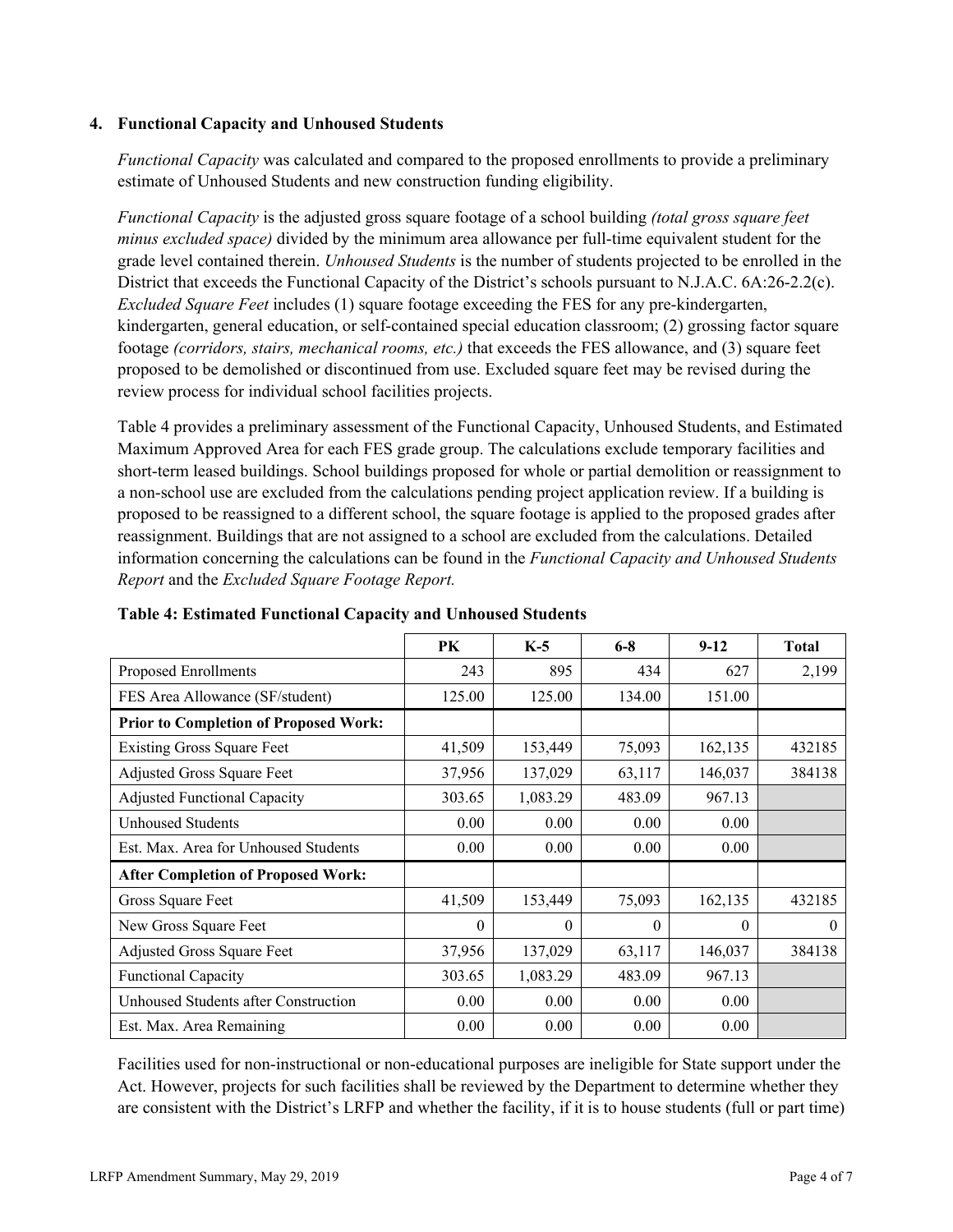conforms to educational adequacy requirements. These projects shall conform to all applicable statutes and regulations.

Estimated costs represented in the LRFP by the District are for capital planning purposes only. The estimates are not intended to represent preliminary eligible costs or final eligible costs of approved school facilities projects.

Considerations:

- The District does not have approved projects pending completion, as noted in Section 1, that impact the Functional Capacity calculations.
- The Functional Capacity calculations *exclude* square feet proposed for demolition or discontinuation for the following FES grade groups and school buildings pending a feasibility study and project review: n/a (Former Highland Park and Costello already closed) .
- Based on the preliminary assessment, the District has Unhoused Students prior to the completion of proposed work for the following FES grade groups: n/a.
- New construction is proposed for the following FES grade groups:  $n/a$ .
- **Proposed new construction exceeds the estimated maximum area allowance for Unhoused** Students prior to the completion of the proposed work for the following grade groups: n/a.
- The District, based on the preliminary LRFP assessment, will not have Unhoused Students after completion of the proposed LRFP work. If the District is projected to have Unhoused Students, adequate justification has been provided to confirm educational adequacy in accordance with Section 6 of this determination.

**FINDINGS** Functional Capacity and Unhoused Students calculated in the LRFP are preliminary estimates. Preliminary Eligible Costs (PEC) and Final Eligible Costs (FEC) will be included in the review process for specific school facilities projects. A feasibility study undertaken by the District is required if building demolition or replacement is proposed per N.J.A.C. 6A:26-2.3(b)(10).

# **5. Proposed Work**

The District assessed program space, capacity, and physical plant deficiencies to determine corrective actions. Capital maintenance, or *"system actions,"* address physical plant deficiencies due to operational, building code, and /or life cycle issues. Inventory changes, or *"inventory actions,*" add, alter, or eliminate sites, site amenities, buildings, and/or rooms.

The Act (N.J.S.A. 18A:7G-7b) provides that all school facilities shall be deemed suitable for rehabilitation unless a pre-construction evaluation undertaken by the District demonstrates to the satisfaction of the Commissioner that the structure might pose a risk to the safety of the occupants even after rehabilitation or that rehabilitation is not cost-effective. Pursuant to N.J.A.C. 6A:26-2.3(b)(10), the Commissioner may identify school facilities for which new construction is proposed in lieu of rehabilitation for which it appears from the information presented that new construction is justified, provided, however, that for such school facilities so identified, the District must submit a feasibility study as part of the application for the specific school facilities project. The cost of each proposed building replacement is compared to the cost of additions or rehabilitation required to eliminate health and safety deficiencies and to achieve the District's programmatic model.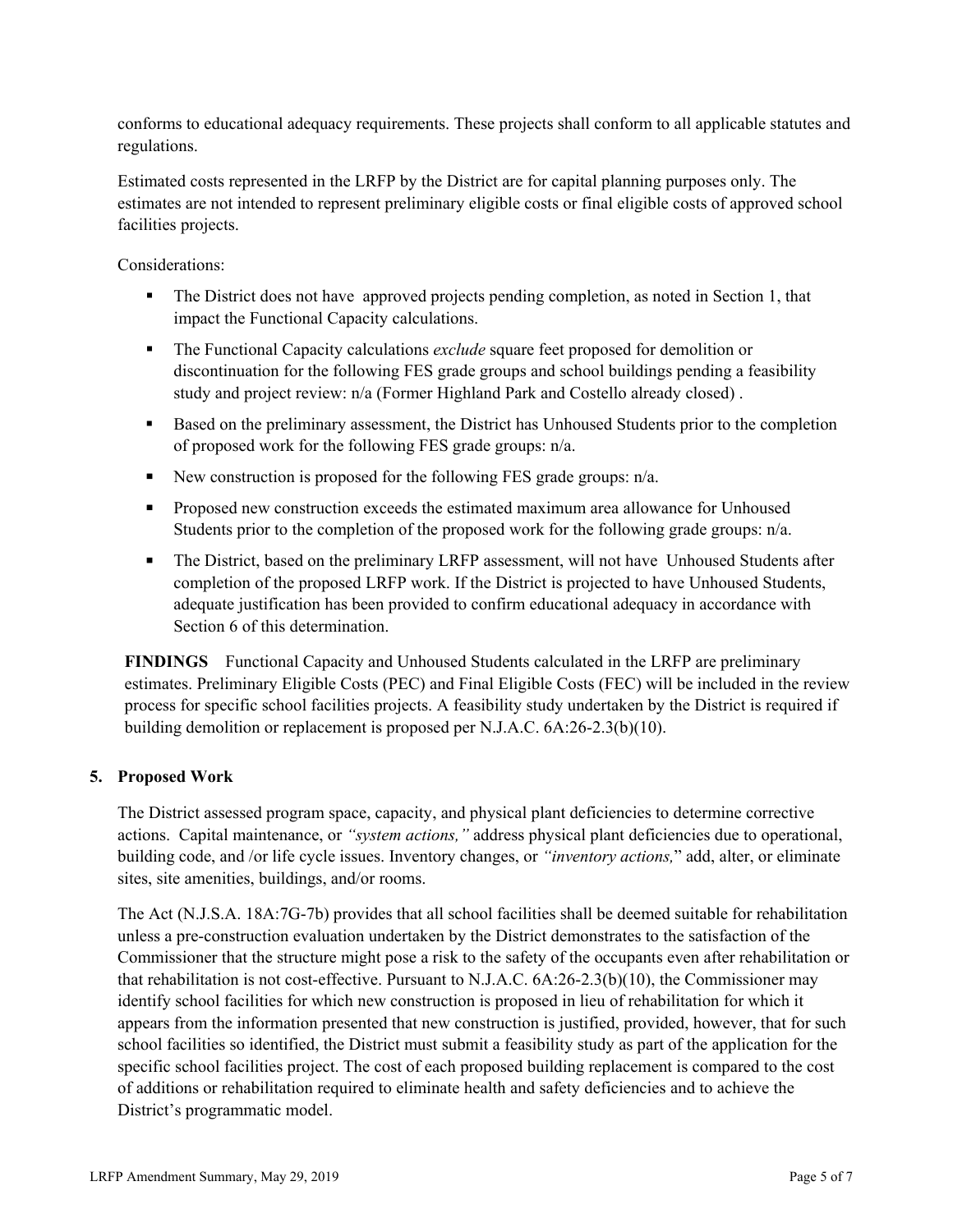Table 5 lists the scope of work proposed for each school based on the building(s) serving their student population. Detailed information can be found in the LRFP website reports titled *"School Asset Inventory," "LRFP Systems Actions Summary," and "LRFP Inventory Actions Summary."*

With the completion of the proposed work, the following schools are proposed to be eliminated: n/a; the following schools are proposed to be added: n/a.

| <b>Proposed Scope of Work</b>                                                                  | <b>Applicable Schools</b>         |
|------------------------------------------------------------------------------------------------|-----------------------------------|
| Renovation only (no new construction)                                                          |                                   |
| System actions only (no inventory actions)                                                     | Cold Springs School (160)         |
| Existing inventory actions only (no systems actions)                                           | n/a                               |
| Systems and inventory changes                                                                  | Gloucester City High School (050) |
| New construction                                                                               |                                   |
| Building addition only (no systems or existing inventory actions)                              | n/a                               |
| Renovation and building addition (system, existing inventory,<br>and new construction actions) | n/a                               |
| New building on existing site                                                                  | n/a                               |
| New building on new or expanded site                                                           | n/a                               |
| Site and building disposal (in addition to above scopes)                                       |                                   |
| Partial building demolition                                                                    | n/a                               |
| Whole building demolition                                                                      | former Highland Park              |
| Site and building disposal or discontinuation of use                                           | former Costello                   |

**Table 5. School Building Scope of Work**

**FINDINGS** The Department has determined that the proposed work is adequate for approval of the District's LRFP amendment. However, Department approval of proposed work in the LRFP does not imply the District may proceed with a school facilities project. The District must submit individual project applications with cost estimates for Department project approval. Both school facilities project approval and other capital project review require consistency with the District's approved LRFP.

# **6. Proposed Room Inventories and the Facilities Efficiency Standards**

The District's proposed school buildings were evaluated to assess general educational adequacy in terms of compliance with the FES area allowance pursuant to N.J.A.C. 6A:26-2.2 and 2.3.

District schools are not proposed to provide less square feet per student than the FES after the completion of proposed work as indicated in Table 5.

**FINDINGS** The Department has determined that the District's proposed room inventories are adequate for LRFP approval. If school(s) are proposed to provide less square feet per student than the FES area allowance, the District has provided justification indicating that the educational adequacy of the facility will not be adversely affected and has been granted an FES waiver by the Department pending project submission and review. This determination does not include an assessment of eligible square feet for State support, which will be determined at the time an application for a specific school facilities project is submitted to the Department. The Department will also confirm that a proposed school facilities project